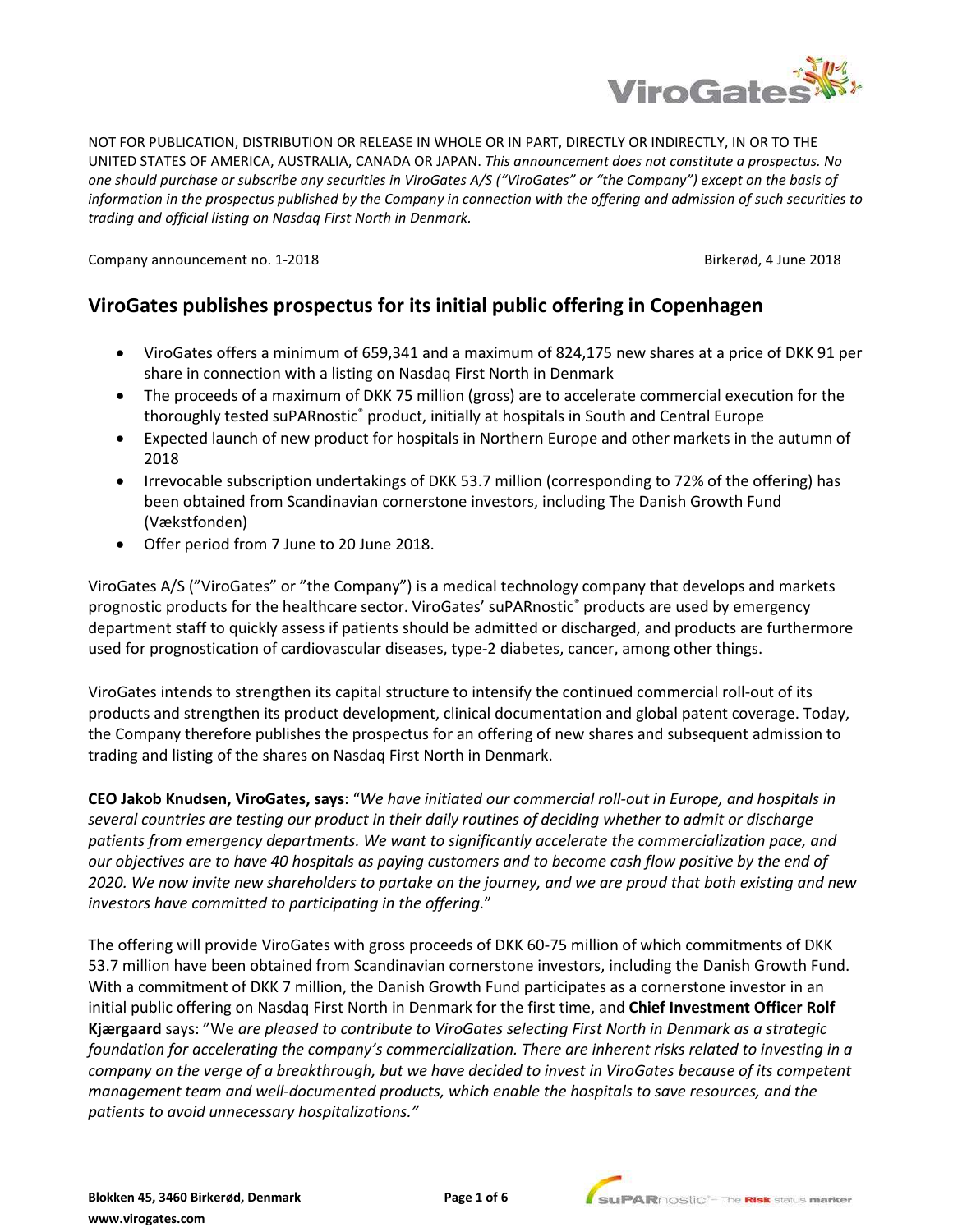

## **Background for the offering**

ViroGates' current product portfolio is adequate to meet the needs of hospitals, and the Company has generated interest in its well-documented products from the international acute care market. Following cooperation agreements with hospitals in several countries, ViroGates will leverage this momentum and engage additional commercial forces. The proceeds from the offering are primarily expected to be used for:

- 60-70% for commercial execution, i.e. building a sales organization in the European markets where regulatory approval has been established for the suPARnostic® products, as well as establishing commercial partnerships in selected markets
- 10-20% to secure necessary product development
- 5-10% to generate additional clinical documentation
- 5-10% to secure the global coverage of the most recently filed patent on the use of suPARnostic® in emergency departments.

#### **ViroGates' main activities**

ViroGates' products allow for quick analysis of the body's level of a particular protein called suPAR to ascertain whether a patient's immune system is activated and to what extent. The analysis thus indicates if the patient is suffering from a disease, the severity of the disease, the patient's prognosis and the disease development.

Following extensive clinical validation and clinical utility studies in more than 300,000 patients, suPARnostic® is now being tested at clinical emergency departments in South and Central Europe in particular. At the end of Q1 2018, ViroGates cooperated with 10 hospitals in Spain and had agreements with additional emergency departments at hospitals in Serbia, Romania and Austria for the testing of suPARnostic® . ViroGates typically expects a period of 9-12 months between the first visit and conversion of a hospital into a paying customer post testing.

In South and Central Europe, suPARnostic® can be applied directly at the emergency departments, while hospitals in Northern Europe, among other places, typically dispatch blood samples to central laboratories for analysis. In the autumn of 2018, ViroGates expects to launch suPARnostic® TurbiLatex, a product, which enables automatic handling of blood samples at the central laboratories and thus expands the Company's market coverage. The Company has also entered into agreements with distributors in other markets, including Canada, India and China.

In the emergency department, the clinical relevance of the assessment of a low suPAR is:

- Patients can be safely discharged from the hospital
- Fewer admissions due to improved medical decision process
- On average, patients stay 6.5 hours shorter at hospitals when suPAR testing is performed compared to hospitals where the test is not performed. This may entail significant savings in the healthcare sector.

The clinical relevance of the assessment of a high level of suPAR is:

- Identification of high-risk patients and earlier intervention. Today, hospitals risk discharging high-risk patients, and if they are subsequently re-admitted with more progressed disease that results in more expensive treatment with worse outcome
- Identification of e.g. occult cancer can improve treatment efficacy and increase survival chances
- Better risk estimation = better personalized treatment and improved outcomes.

More than 500 articles on suPAR's characteristics have been published in scientifically respected publications, including leading journals such as Nature Medicine, JAMA and New England Journal of Medicine.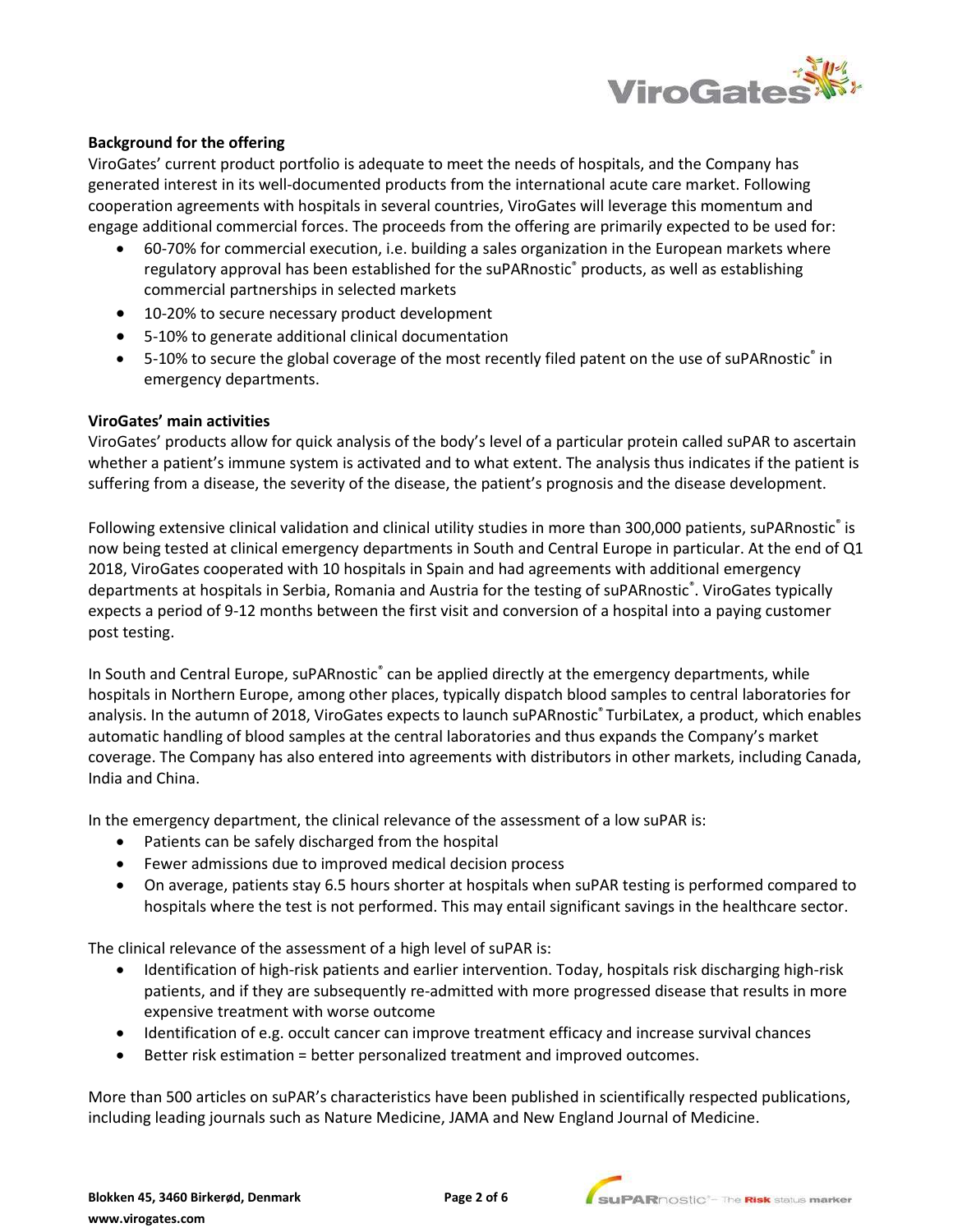

## **Market conditions**

ViroGates estimates that the global market potential for suPAR testing amounts to more than EUR 1 billion annually based on assumptions of a patient potential of 2.5% of the general population, a price of EUR 20 per test conducted in Europe and North America and EUR 10 per test for the rest of the world. The market is driven by a number of factors:

- Healthcare cost is expected to reach approximately USD 12 trillion globally by 2022. The increase is unsustainable and forces healthcare providers to improve efficiency.
- The increasing average age means that more people will develop serious health conditions, resulting in need for long term care. That increases demand for diagnostic products and services.
- The new emerging economies are seeing an increase in healthcare spending, and populations in these countries are expected to want the same level of access to medical technology and therapeutics seen in developed countries. With growing economies, the countries will be able to support these demands.
- The increase in people with chronic conditions in the population is expected to grow by 45% from 1995 to 2030 and both direct costs of diagnostics and treatments as well as indirect losses in terms of working days are costing society billions of dollars on an annual basis.
- Decentralization of the healthcare system creates opportunities in the diagnostic market as testing may now be conducted in more locations than before. Point of Care testing with instant results will win and reduce the need for central laboratories.

## **Ownership and management**

To date, approximately DKK 110 million has been invested in ViroGates. Current ownership is comprised of investors with strong medtech and financial competencies, including members of the Board of Directors and the management team. No shareholders sell shares in connection with the offering, which is solely comprised of new shares.

| Shareholders with >5% ownership at publication of | Number of shares and | Percentage of shares and |
|---------------------------------------------------|----------------------|--------------------------|
| prospectus                                        | votes                | votes                    |
| N.P. Louis-Hansen ApS (Niels Peter Louis-Hansen)  | 642,715              | 29.08%                   |
| Kim Ginnerup ApS (Kim Ginnerup)                   | 242,688              | 10.98%                   |
| 4AM ApS (Lars Krogsgaard, board member)           | 242,688              | 10.98%                   |
| The Way Forward ApS (Mads Kjær)                   | 188,183              | 8.51%                    |
| JEO Holding ApS (Jesper Eugen-Olsen, CSO)         | 159,769              | 7.23%                    |
| Montela AB (Peter Benson)                         | 147,838              | 6.69%                    |
| Scanafric A/S (Peter Vagn Jensen)                 | 117,704              | 6.69%                    |
| Sum of shareholders with >5% ownership            | 1,741,585            | 78.80%                   |
| <b>Others</b>                                     | 468,587              | 21.20%                   |
| <b>Total</b>                                      | 2,210,172            | 100%                     |

The Board of Directors has four members: Lars Kongsbak, PhD, chairman (President & CEO at Samplix A/S), Lars Krogsgaard (investor and professional board member), Dr. Jørgen Thorball MD (Managing Partner at XOventure GmbH) and Bernd Peter Uder (Managing Director at Uder Corporation).

The Executive Management consists of CEO Jakob Knudsen (former CCO & CFO at Egalet Corporation and responsible for Corporate Business Development at ALK-Abello A/S). The management team also includes CSO Dr. Jesper Eugen-Olsen, CFO May Britt Dyvelkov and Thomas Krarup, PhD, VP Global Sales & Marketing.

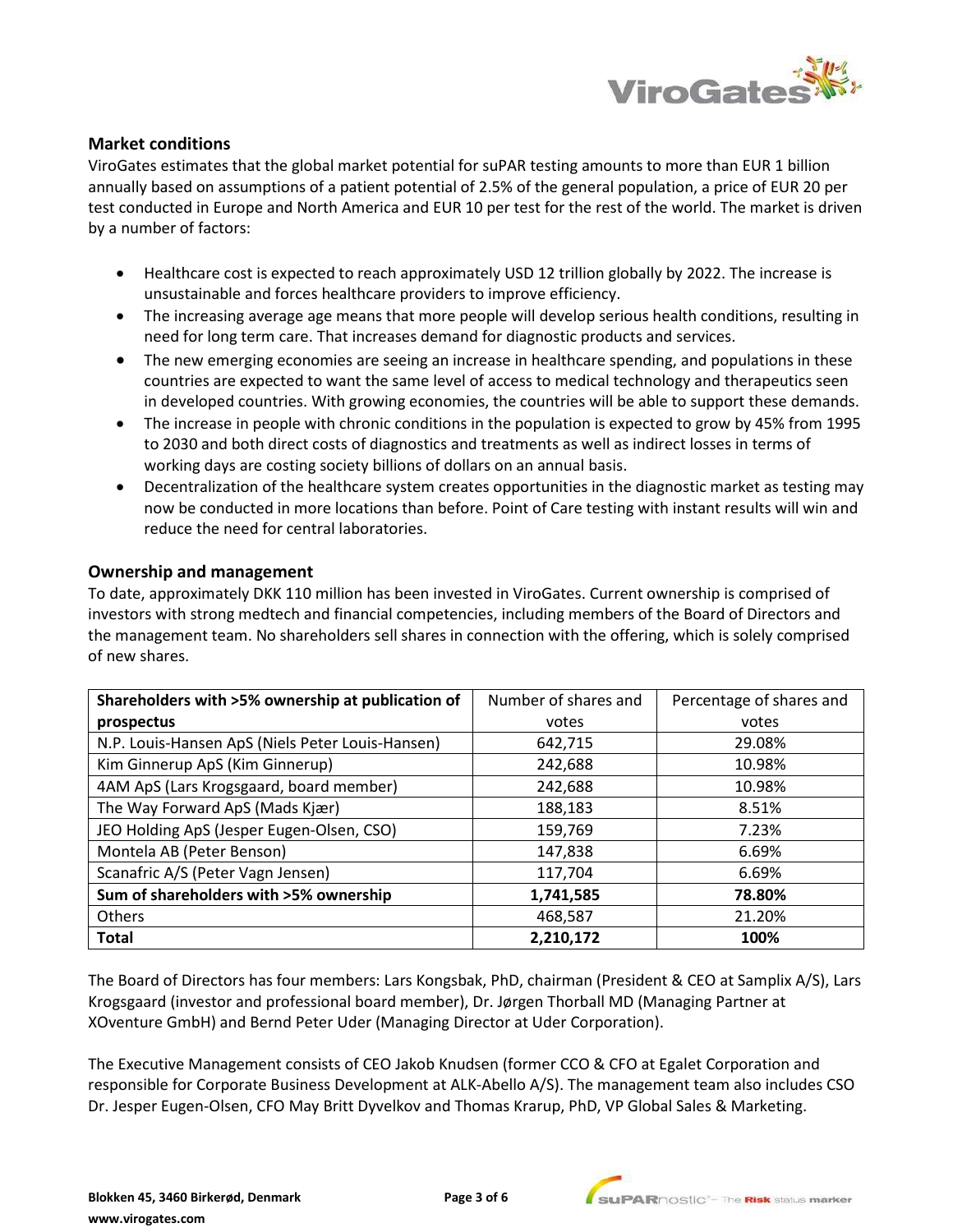

## **Objectives and selected financial information**

The Company's objective is for the business to be cash flow positive by the end of 2020 and at this point have 40 hospitals as paying customers.

In 2017, ViroGates generated revenues of DKK 2.4 million and an operating loss of DKK 7.7 million. In Q1 2018, revenues amounted to DKK 0.6 million, and the operating loss came to DKK 2.7 million. Performance was impacted by the new Sundhedsplatform implemented in the capital region of Denmark and affecting the internal procedure for ordering suPAR tests at ViroGates' largest customer at this point, Hvidovre Hospital. The condition has not been solved yet, but a process to improve information and remind the customer's emergency staff has been initiated, and the Company expects volumes to increase over the next quarters.

As of 31 March 2018, the Company had cash and cash equivalents amounting to DKK 10.3 million and current liabilities amounting to DKK 13.5 million of which DKK 10.9 million is a convertible loan from selected shareholders and board members.

## **Prospectus and offering material**

The prospectus, including risk factors, application form etc. is available on <https://www.virogates.com/investor2018/ipo-2018-english>

It is also possible to register for the following information meetings in Denmark and Sweden:

- 11 June: Aktiespararnas Småbolagsdag in Stockholm
- 12 June: InvestorDagen in Aarhus in cooperation with the Danish Shareholders' Association
- 14 June: Meeting in Copenhagen in cooperation with Nordnet
- 19. June: Meeting in Gentofte, Denmark in cooperation with the Danish Shareholders' Association

The prospectus may also be obtained by contacting Västra Hamnen Corporate Finance or ViroGates.

## **Information about the offering**

Västra Hamnen Corporate Finance AB is financial advisor and Certified Advisor, and Mazanti-Andersen Korsø Jensen is legal advisor to the Company. Danske Bank A/S acts as issuing agent, while Nordnet Bank AB and Avanza Bank AB act as selling agents and subscription places.

## *The offering*

The offering comprises a minimum of 659,341 and a maximum of 824,175 newly issued shares.

## *Offer price*

The offer price is DKK 91 per share. Brokerage commission will not be charged. Based on the offer price, ViroGates' market capitalization is expected to amount to a maximum of DKK 276 million after completion of the offering.

## *Subscription period and submission of applications to subscribe*

Applications to subscribe offer shares are to be submitted during the period of 7-20 June 2018. Applications should be made by submitting the application form enclosed in the prospectus, which may also be found on the Company's website. The application form must be submitted to the investor's own account holding bank in due time to allow the investor's own account holding bank to process and forward the application to ensure that it is in the possession of Danske Bank no later than 4:00 p.m. (CET) on 20 June 2018. Applications may also be submitted directly to selling agents Nordnet Bank AB and Avanza Bank AB no later than 19 June 2018 at 11:59 p.m. (CET).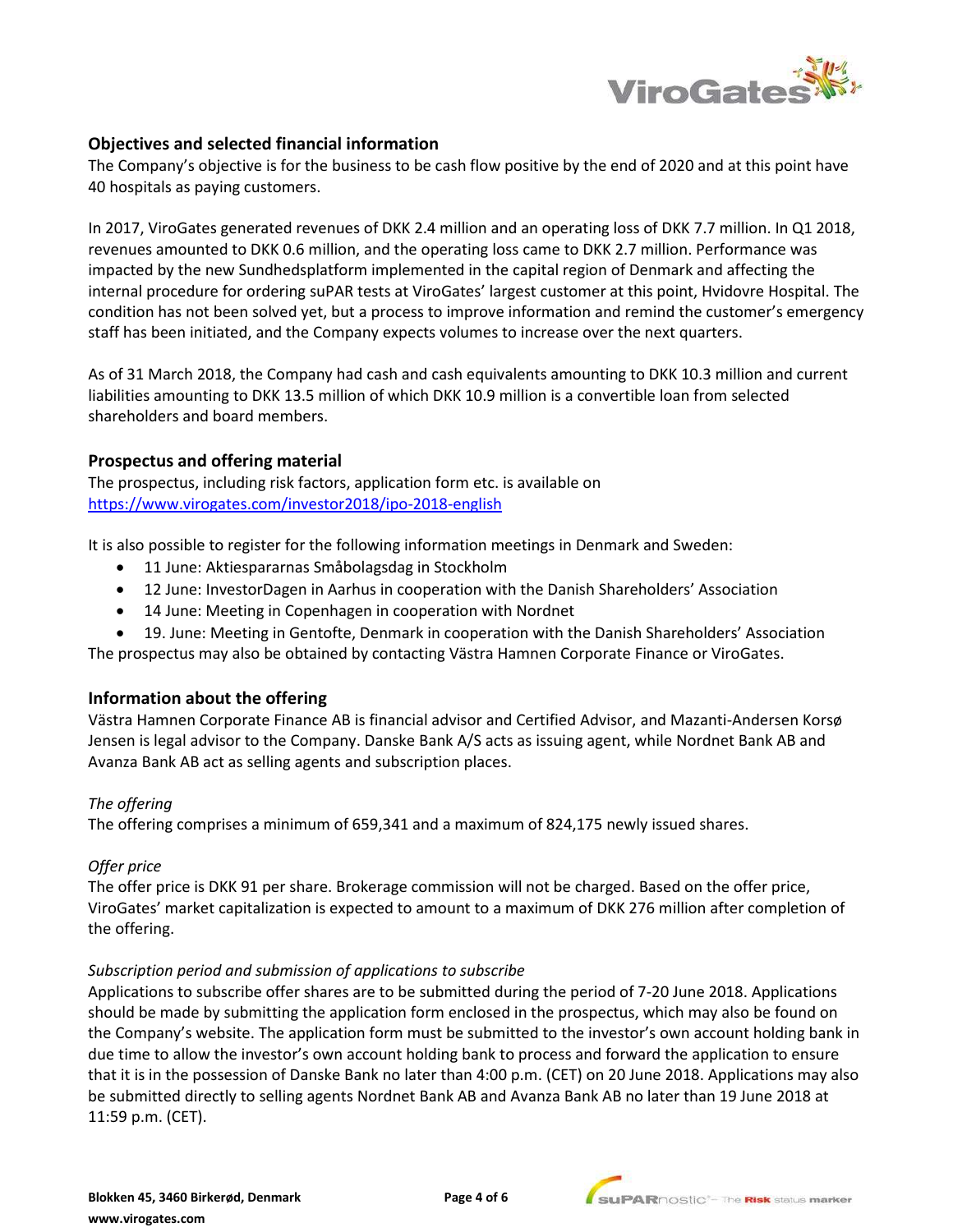

Applications are binding and cannot be altered or cancelled.

#### *Reductions of subscriptions*

In the event that the total number of offer shares applied for in the offering exceeds the number of offer shares, reductions will be made as follows:

(i) With respect to applications for amounts of up to and including DKK 300,000, reductions will be made mathematically

(ii) With respect to applications for amounts of more than DKK 300,000, individual allocations will be made.

A maximum of 590,619 of the offer shares will be allocated to cornerstone investors that have issued irrevocable subscription undertakings:

| <b>Name</b>               | Offset convertible debt  | New capital (DKKm)       | Total (DKKm) |
|---------------------------|--------------------------|--------------------------|--------------|
|                           | (DKKm)                   |                          |              |
| LMK Forward AB            | $\overline{\phantom{0}}$ | 10.0                     | 10.0         |
| N.P. Louis-Hansen ApS     | 4.2                      | 4.0                      | 8.2          |
| A&C Følsgaard Invest ApS  |                          | 7.5                      | 7.5          |
| Kim Ginnerup ApS          | 1.6                      | 6.0                      | 7.6          |
| 4AM ApS (Lars Krogsgaard) | 1.6                      | 6.0                      | 7.6          |
| The Danish Growth Fund    |                          | 7.0                      | 7.0          |
| Arve Nilsson              |                          | 2.0                      | 2.0          |
| <b>Others</b>             | 3.9                      | $\overline{\phantom{0}}$ | 3.9          |
| <b>Total</b>              | 11.2                     | 42.5                     | 53.7         |

## *Admission to trading*

The result of the offering and the final number of offer shares will be published on 21 June 2018. First day of trading on Nasdaq First North in Denmark is expected to be 26 June 2018. The Company has applied for admission to trading under the symbol "VIRO". Admission to trading is conditional on Nasdaq First North in Denmark approving the distribution of shares to investors, among other things.

It is expected that delivery against cash payment in DKK for the offer shares will take place on 25 June 2018 under the temporary ISIN code DK0061030657 to investors' accounts with VP Securities A/S. The temporary ISIN code is expected to be merged into the permanent ISIN code DK0061030574 on 26 June 2018. All dealings in the offer shares prior to settlement of the offering will be for the account of, and at the sole risk of, the parties involved.

## *Conditions for completion*

The offering may be withdrawn by the Company at any time before the publication of the result of the offering. The offering may also be withdrawn if Nasdaq First North Denmark is not satisfied that there will be a sufficiently broad distribution of the shares, or if, for other reasons, the shares cannot be admitted for trading. Any withdrawal of the offering will be announced immediately through Nasdaq First North Denmark.

#### **Further information**

CEO Jakob Knudsen, ViroGates Tel. +45 2113 1336, Email: *[jk@virogates.com](mailto:jk@virogates.com)*